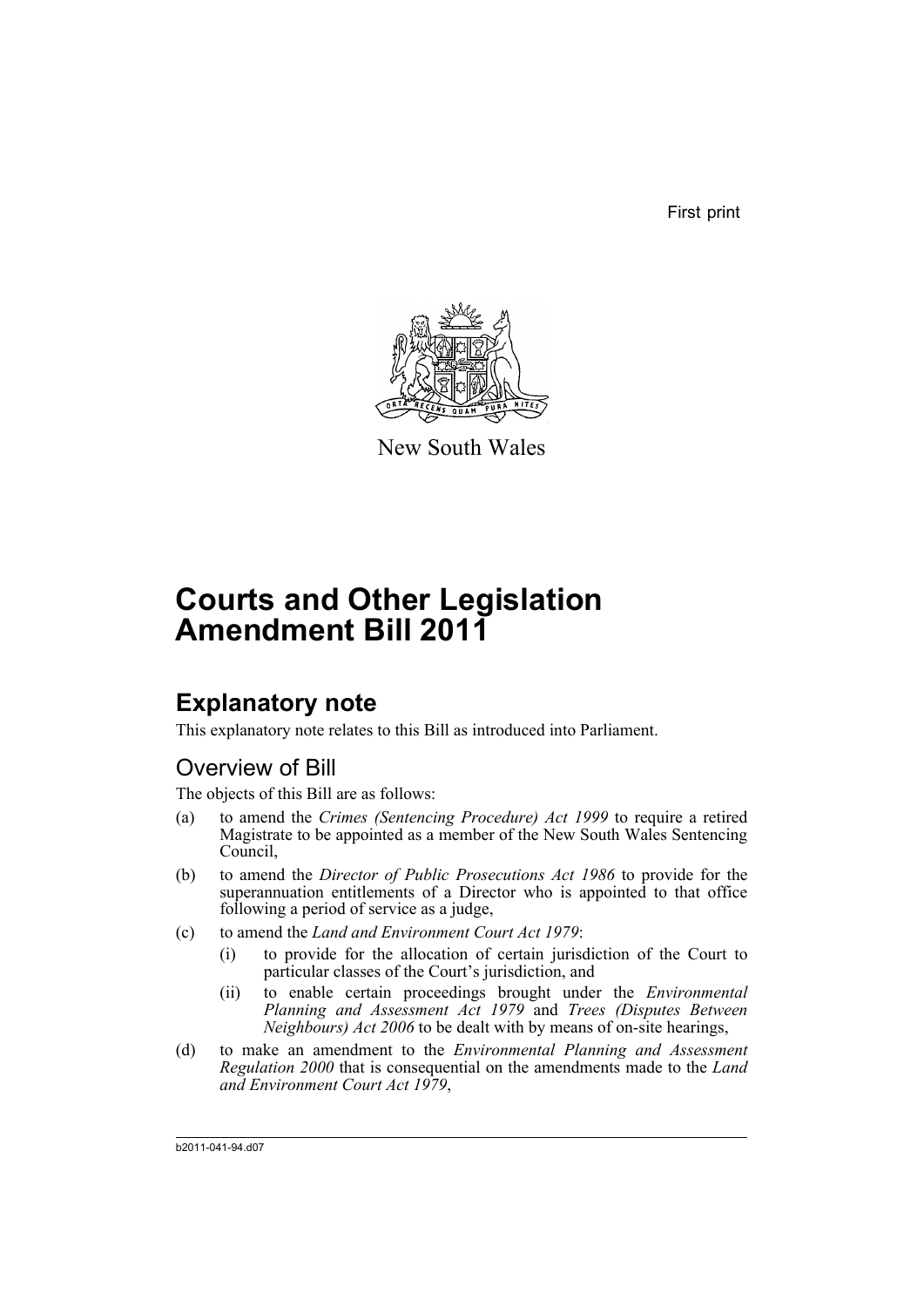Explanatory note

- (e) to amend the *Law Reform Commission Act 1967* to require reports of the Commission to be tabled in Parliament within 14 sitting days of their receipt by the Minister,
- (f) to amend the *NSW Trustee and Guardian Act 2009* to confirm the meaning of certain definitions,
- (g) to amend the *Privacy and Personal Information Protection Act 1998* to provide for the Office of the Sheriff of New South Wales to be a law enforcement agency for the purposes of that Act,
- (h) to amend the *Surrogacy Act 2010* to make the registration (as opposed to simply the notification) of the birth of a child a precondition for the making of a parentage order under that Act,
- (i) to make amendments to the *Trustee Companies Act 1964* that are consequential on recent amendments made to the *Corporations Act 2001* of the Commonwealth.

The amendments to each of these Acts and the Regulation are explained in detail in the explanatory note relating to the Act or Regulation concerned set out in Schedule 1.

### Outline of provisions

**Clause 1** sets out the name (also called the short title) of the proposed Act.

**Clause 2** provides for the commencement of the proposed Act on the date of assent to the proposed Act.

**Clause 3** makes it clear that the explanatory notes contained in Schedule 1 do not form part of the proposed Act.

## **Schedule 1 Amendment of legislation**

**Schedule 1** contains the amendments to various Acts and the Regulation referred to in the Overview.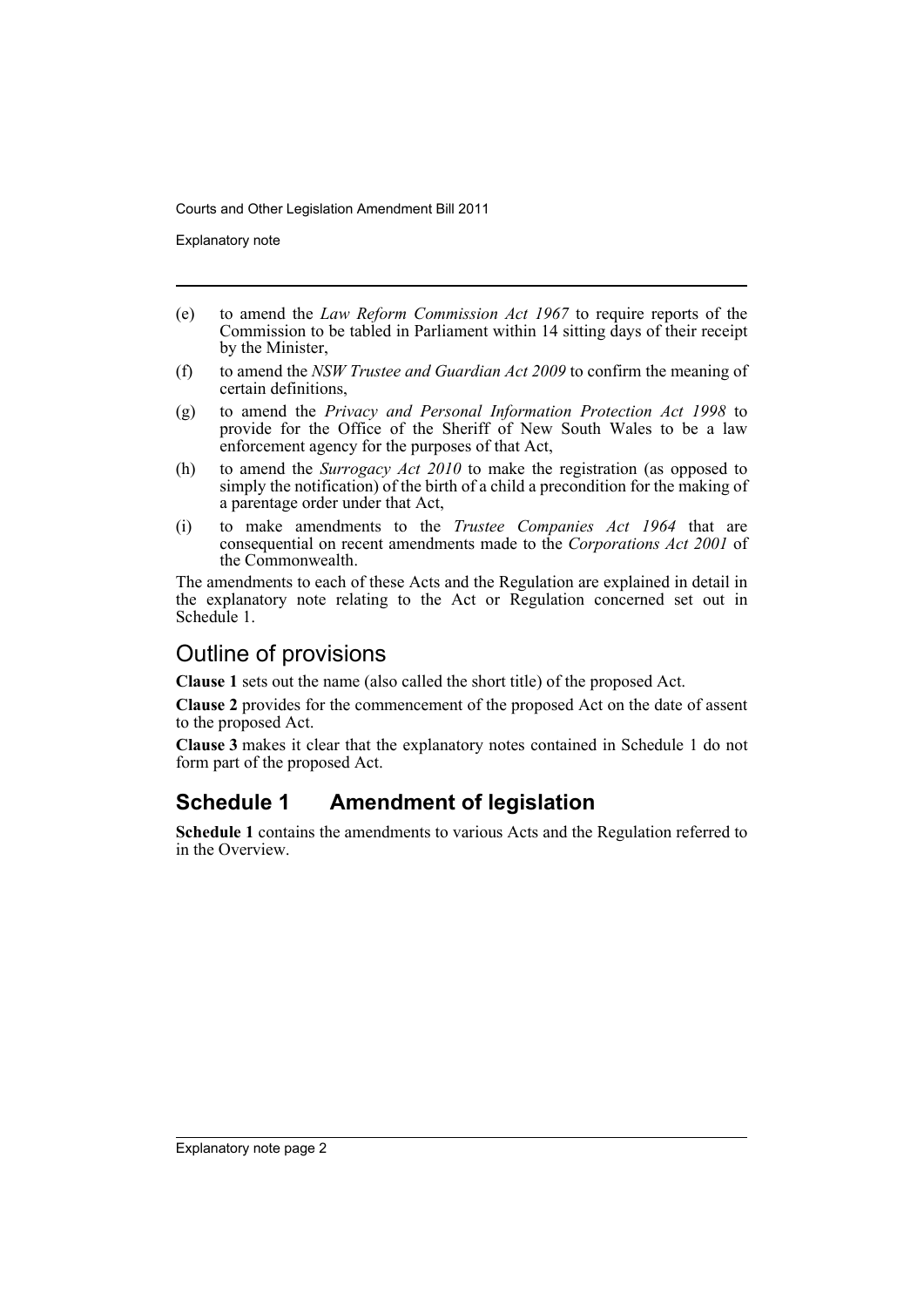First print



New South Wales

# **Courts and Other Legislation Amendment Bill 2011**

## **Contents**

|   |                                     | Page |
|---|-------------------------------------|------|
|   | Name of Act                         |      |
| 2 | Commencement                        | 2    |
| 3 | <b>Explanatory notes</b>            |      |
|   | Schedule 1 Amendment of legislation | ર    |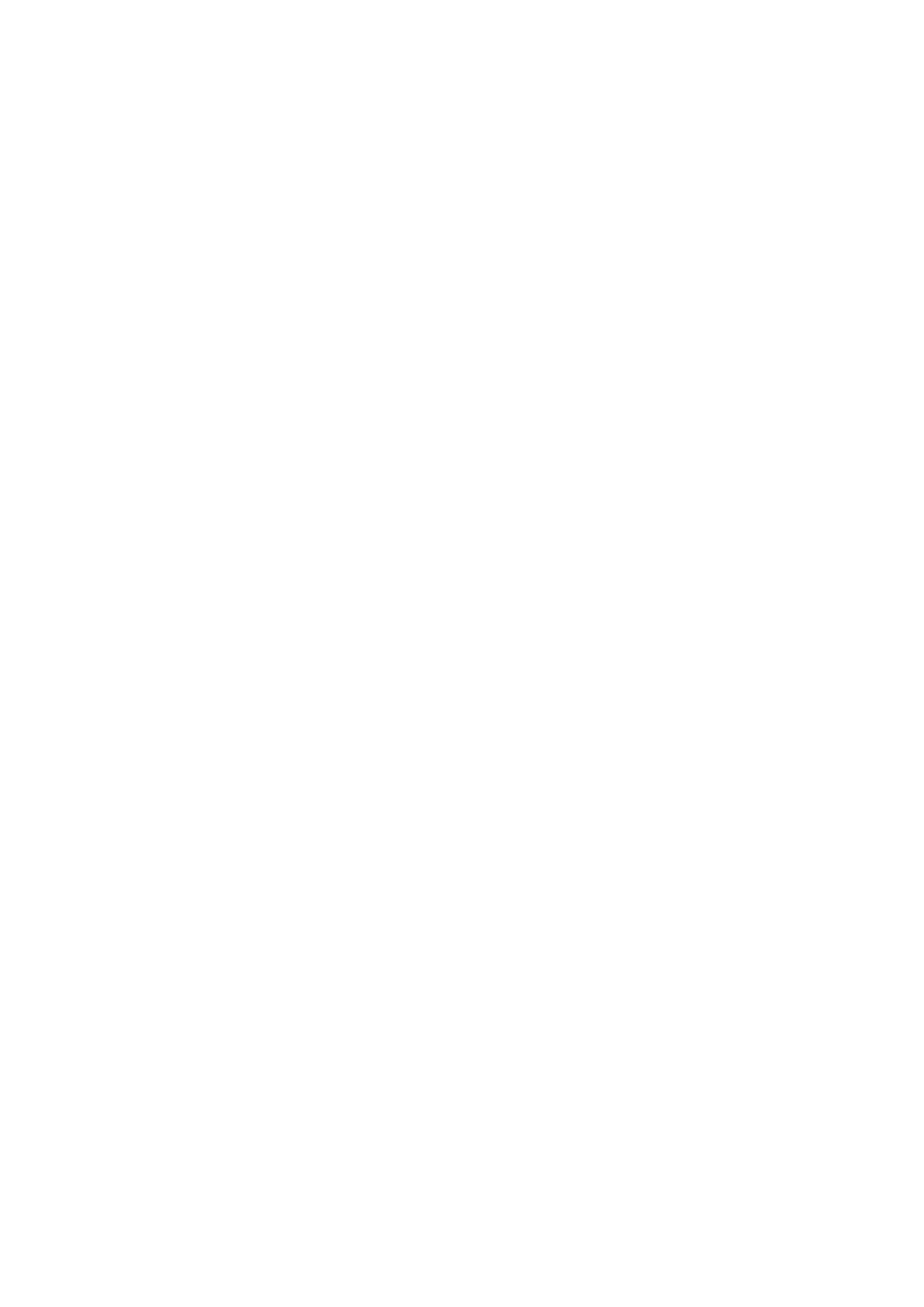

New South Wales

## **Courts and Other Legislation Amendment Bill 2011**

No , 2011

### **A Bill for**

An Act to make miscellaneous amendments to certain legislation with respect to courts and certain other legislation administered by the Attorney General.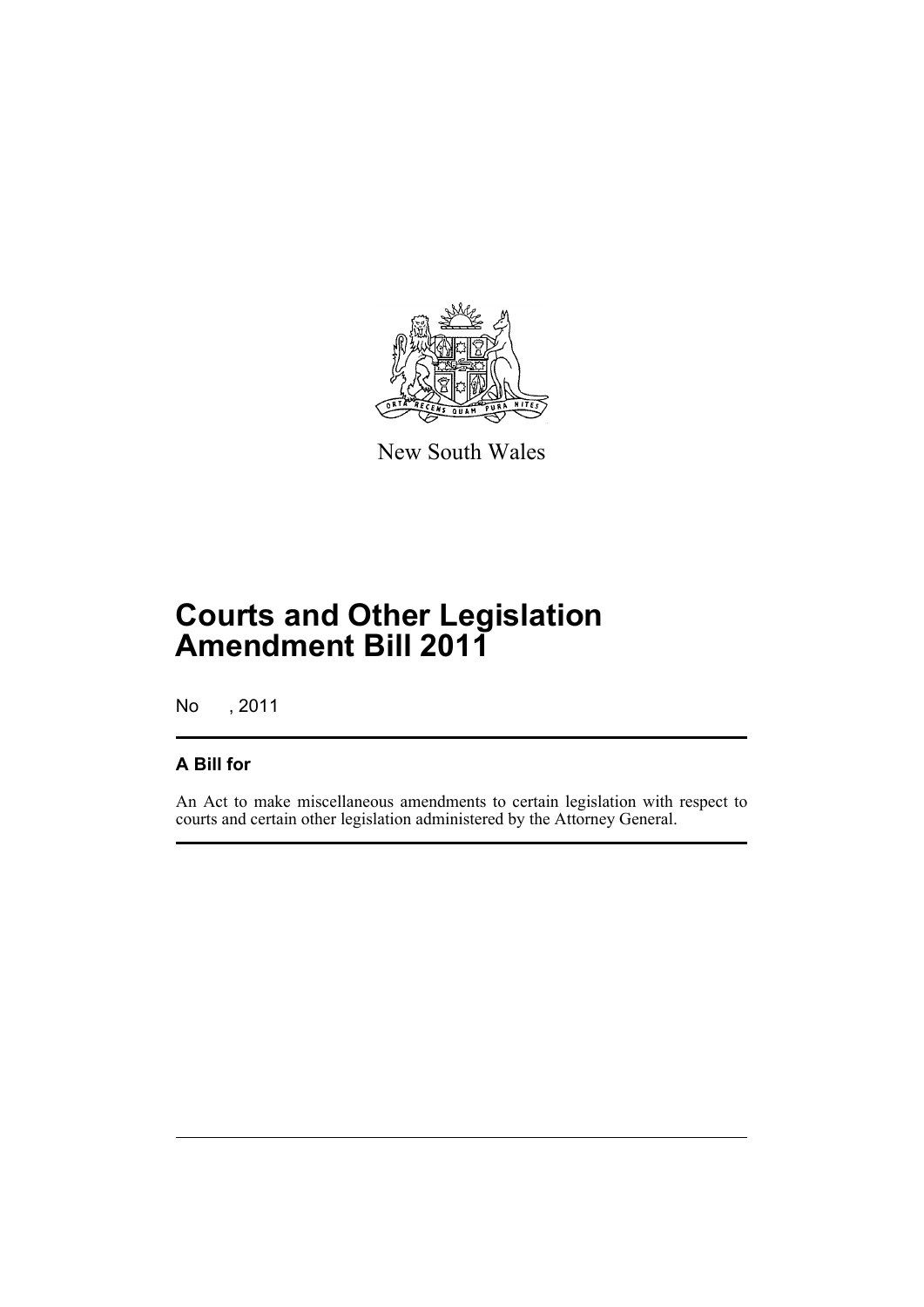<span id="page-5-2"></span><span id="page-5-1"></span><span id="page-5-0"></span>

|              | The Legislature of New South Wales enacts:                                                                 |        |
|--------------|------------------------------------------------------------------------------------------------------------|--------|
|              | Name of Act                                                                                                | 2      |
|              | This Act is the Courts and Other Legislation Amendment Act 2011.                                           | 3      |
| $\mathbf{2}$ | <b>Commencement</b>                                                                                        | 4      |
|              | This Act commences on the date of assent to this Act.                                                      | 5      |
| 3            | <b>Explanatory notes</b>                                                                                   | 6      |
|              | The matter appearing under the heading "Explanatory note" in<br>Schedule 1 does not form part of this Act. | 7<br>8 |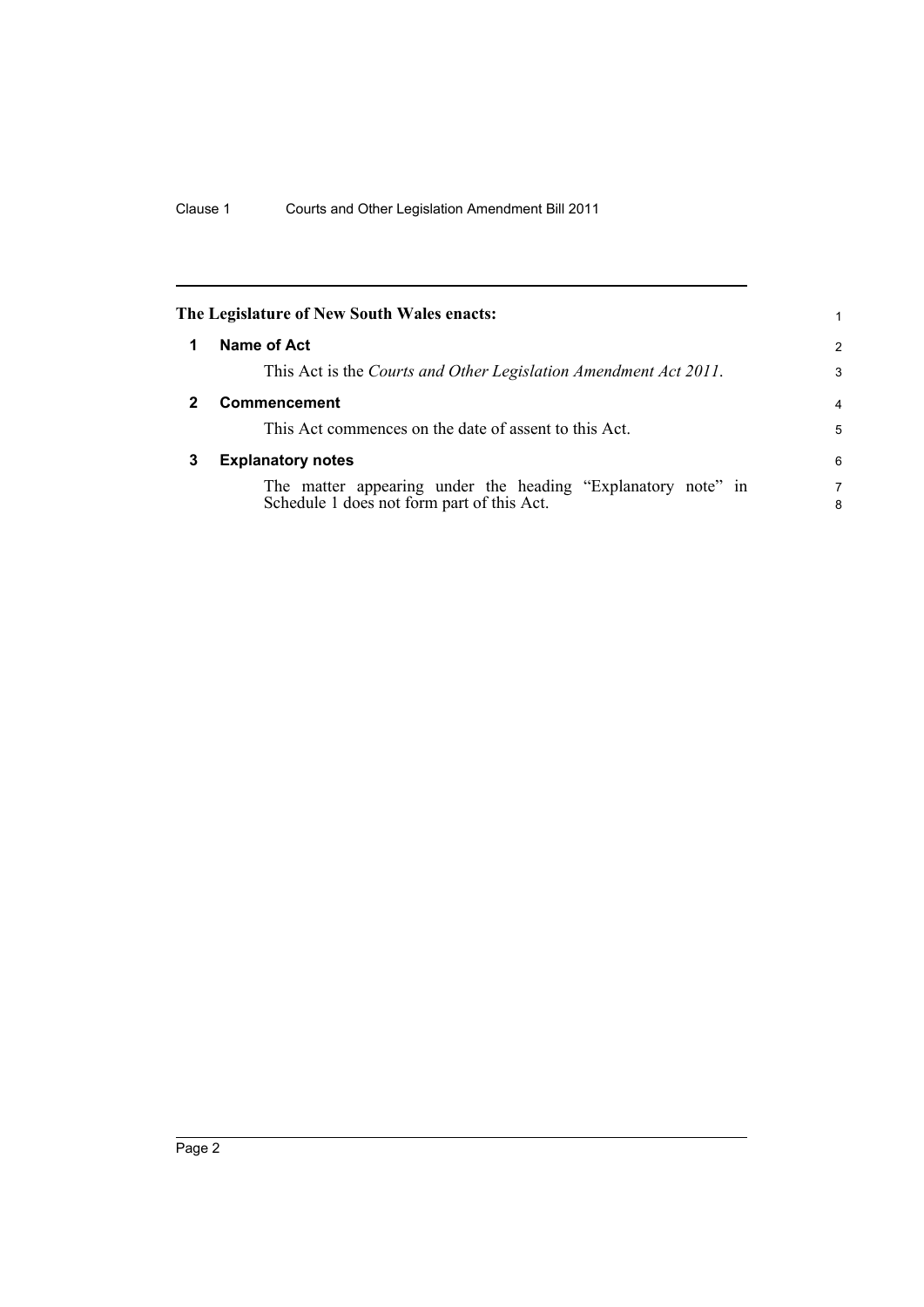Amendment of legislation and the state of the Schedule 1 Schedule 1

<span id="page-6-0"></span>

|       |                                            | Schedule 1 Amendment of legislation                                                                                                                                                                                                                            | $\mathbf{1}$        |  |
|-------|--------------------------------------------|----------------------------------------------------------------------------------------------------------------------------------------------------------------------------------------------------------------------------------------------------------------|---------------------|--|
| 1.1   |                                            | <b>Crimes (Sentencing Procedure) Act 1999 No 92</b>                                                                                                                                                                                                            | 2                   |  |
| [1]   |                                            | Section 100I Constitution of New South Wales Sentencing Council                                                                                                                                                                                                | 3                   |  |
|       |                                            | Omit "15" from section 100I (2). Insert instead "16".                                                                                                                                                                                                          | $\overline{4}$      |  |
| [2]   |                                            | Section 1001 (2) (a) and (a1)                                                                                                                                                                                                                                  | 5                   |  |
|       | Omit section 100I (2) (a). Insert instead: |                                                                                                                                                                                                                                                                |                     |  |
|       |                                            | one is to be a retired judicial officer (not being a retired<br>(a)<br>Magistrate), and                                                                                                                                                                        | $\overline{7}$<br>8 |  |
|       |                                            | one is to be a retired Magistrate, and<br>(a1)                                                                                                                                                                                                                 | 9                   |  |
| $[3]$ |                                            | Schedule 1A Provisions relating to membership and procedure of New<br><b>South Wales Sentencing Council</b>                                                                                                                                                    | 10<br>11            |  |
|       |                                            | Omit "8 members" from clause 10.                                                                                                                                                                                                                               | 12                  |  |
|       |                                            | Insert instead "a majority of its members for the time being".                                                                                                                                                                                                 | 13                  |  |
| [4]   |                                            | Schedule 2 Savings, transitional and other provisions                                                                                                                                                                                                          | 14                  |  |
|       |                                            | Insert at the end of clause $1(1)$ :                                                                                                                                                                                                                           | 15                  |  |
|       |                                            | Courts and Other Legislation Amendment Act 2011 (but only to<br>the extent that it amends this Act)                                                                                                                                                            | 16<br>17            |  |
| [5]   | <b>Schedule 2</b>                          |                                                                                                                                                                                                                                                                | 18                  |  |
|       |                                            | Insert at the end of the Schedule (with appropriate Part and clause numbers):                                                                                                                                                                                  | 19                  |  |
|       | Part                                       | Provisions consequent on enactment of                                                                                                                                                                                                                          | 20                  |  |
|       |                                            | <b>Courts and Other Legislation Amendment</b>                                                                                                                                                                                                                  | 21                  |  |
|       |                                            | <b>Act 2011</b>                                                                                                                                                                                                                                                | 22                  |  |
|       | <b>Effect of amendments</b>                |                                                                                                                                                                                                                                                                |                     |  |
|       |                                            | Without limiting section 53 of the <i>Interpretation Act 1987</i> , the                                                                                                                                                                                        | 24                  |  |
|       |                                            | amendment of section 100I by the Courts and Other Legislation                                                                                                                                                                                                  | 25                  |  |
|       |                                            | Amendment Act 2011 does not affect the appointment of any                                                                                                                                                                                                      | 26                  |  |
|       |                                            | existing member of the Sentencing Council (including the<br>appointment of the existing Chairperson of the Council).                                                                                                                                           | 27<br>28            |  |
|       | <b>Explanatory note</b>                    |                                                                                                                                                                                                                                                                | 29                  |  |
|       |                                            | Item [2] of the proposed amendments to the Crimes (Sentencing Procedure) Act 1999<br>(the Act) will require a retired Magistrate to be appointed as a member of the New<br>South Wales Sentencing Council. Items [1] and [3] of the proposed amendments to the | 30<br>31<br>32      |  |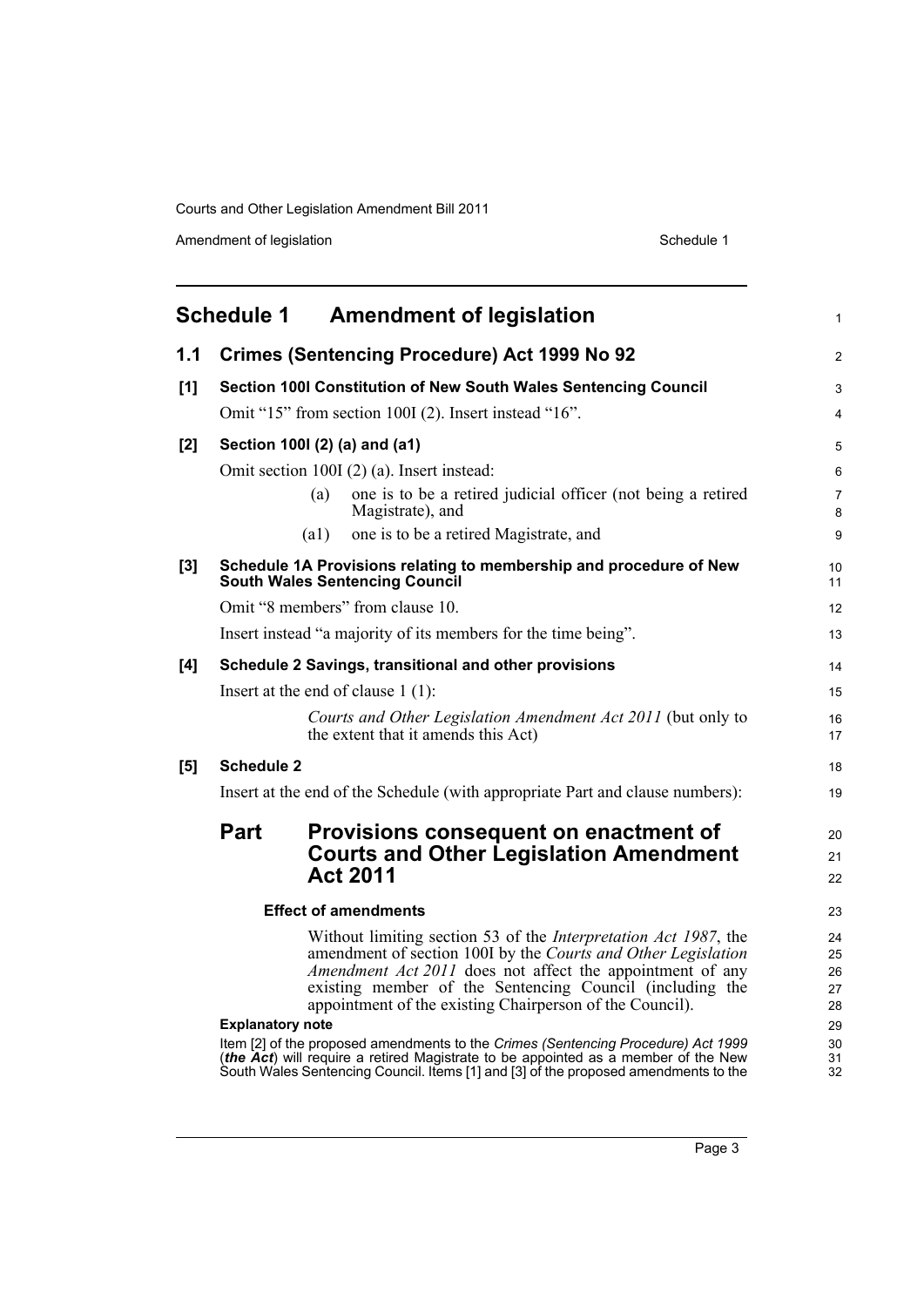Schedule 1 Amendment of legislation

Act makes consequential amendments to reflect the increased membership of the Council. Item [4] of the proposed amendments to the Act enables the Governor to make regulations of a savings or transitional nature consequent on the enactment of the proposed amendments to the Act. Item [5] of the proposed amendments to the Act confirms existing appointments to the Sentencing Council despite the proposed amendments. **1.2 Director of Public Prosecutions Act 1986 No 207 [1] Section 36 Savings and transitional provisions** Insert after section 36 (4): (5) Clause 10 of Schedule 1 (as amended by the *Courts and Other Legislation Amendment Act 2011*) extends to any appointment to the office of Director made on or after the day on which the Bill for that Act was first introduced into Parliament. **[2] Schedule 1 Provisions relating to Senior Officers** Omit clause 10 (2). Insert instead: (2) The following provisions apply if a person who is or was a judge becomes Director or a person who is or was Director becomes a judge: (a) in the case of a Director or former Director who becomes a judge (whether or not for the first time): (i) any period served by that person as Director is, for the purposes of the *Judges' Pensions Act 1953*, to be computed as portion of the person's service as a judge in the judicial office that the person holds immediately before the person's retirement as a judge or death before such retirement (as the case may be), and (ii) the right to any pension that the person is receiving, or is entitled to receive, under the *Judges' Pensions Act 1953* (as applied by this clause) in his or her capacity as Director or a former Director ceases, (b) in the case of a judge or former judge who becomes Director: (i) any period served by that person as a judge is, for the purposes of the *Judges' Pensions Act 1953* as applied by this clause, to be computed as portion of the person's service as Director where the person holds that office immediately before the person's 1 2 3 4 5 6 7 8 9 10 11 12 13 14 15 16 17 18 19 20 21 22 23 24 25 26 27 28 29 30 31 32 33 34 35 36 37 38 39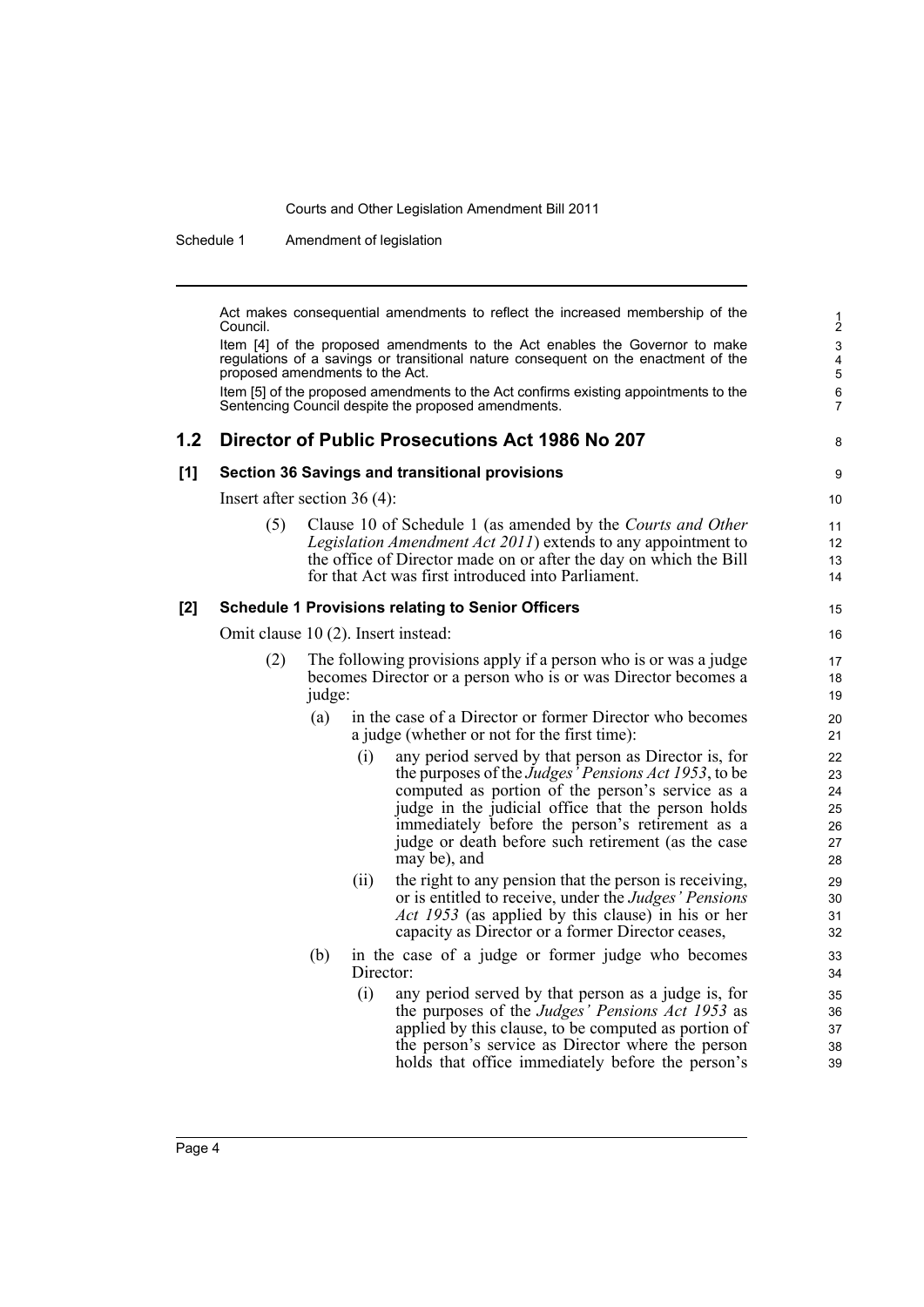Amendment of legislation and the state of the Schedule 1 Schedule 1

|       |                                     |                 | retirement as Director or death before such<br>retirement (as the case may be), and                                                                                                                                                                                                                                                                                    | $\mathbf{1}$<br>$\overline{2}$ |
|-------|-------------------------------------|-----------------|------------------------------------------------------------------------------------------------------------------------------------------------------------------------------------------------------------------------------------------------------------------------------------------------------------------------------------------------------------------------|--------------------------------|
|       |                                     | (ii)            | the right to any pension that the person is receiving,                                                                                                                                                                                                                                                                                                                 | 3                              |
|       |                                     |                 | or is entitled to receive, under the <i>Judges' Pensions</i>                                                                                                                                                                                                                                                                                                           | 4                              |
|       |                                     |                 | Act 1953 in his or her capacity as a judge or former                                                                                                                                                                                                                                                                                                                   | $\mathbf 5$                    |
|       |                                     |                 | judge ceases.                                                                                                                                                                                                                                                                                                                                                          | 6                              |
| [3]   | Schedule 1, clause 10 (6)           |                 |                                                                                                                                                                                                                                                                                                                                                                        | $\overline{7}$                 |
|       | Omit the subclause. Insert instead: |                 |                                                                                                                                                                                                                                                                                                                                                                        | 8                              |
|       | (6)                                 | In this clause: |                                                                                                                                                                                                                                                                                                                                                                        | 9                              |
|       |                                     |                 | <i>judge</i> has the same meaning as in the <i>Judges' Pensions Act 1953</i> .                                                                                                                                                                                                                                                                                         | 10                             |
|       | 1953.                               |                 | spouse has the same meaning as in the Judges' Pensions Act                                                                                                                                                                                                                                                                                                             | 11<br>12                       |
|       | <b>Explanatory note</b>             |                 |                                                                                                                                                                                                                                                                                                                                                                        | 13                             |
|       | a consequential amendment.          |                 | Item [2] of the proposed amendments to the Director of Public Prosecutions Act 1986<br>(the Act) makes it clear that if a judge or former judge is appointed as Director, then<br>his or her prior judicial service counts towards any judicial pension to which the Director<br>would be entitled under the Act. Item [3] of the proposed amendments to the Act makes | 14<br>15<br>16<br>17<br>18     |
|       |                                     |                 | Item [1] of the proposed amendments to the Act extends the new superannuation<br>provisions to any appointment to the office of Director made on or after the day on<br>which the Bill for the proposed Act is first introduced into Parliament.                                                                                                                       | 19<br>20<br>21                 |
| 1.3   |                                     |                 | <b>Environmental Planning and Assessment Regulation 2000</b>                                                                                                                                                                                                                                                                                                           | 22                             |
|       |                                     |                 | <b>Schedule 7 Savings and transitional provisions</b>                                                                                                                                                                                                                                                                                                                  | 23                             |
|       | Omit clause 23.                     |                 |                                                                                                                                                                                                                                                                                                                                                                        | 24                             |
|       | <b>Explanatory note</b>             |                 |                                                                                                                                                                                                                                                                                                                                                                        | 25                             |
|       |                                     |                 | The proposed amendment to the <i>Environmental Planning and Assessment Regulation</i><br>2000 is consequential on the amendment made by Schedule 1.4 [1].                                                                                                                                                                                                              | 26<br>27                       |
| 1.4   |                                     |                 | Land and Environment Court Act 1979 No 204                                                                                                                                                                                                                                                                                                                             | 28                             |
| [1]   |                                     |                 | Section 17 Class 1-environmental planning and protection appeals                                                                                                                                                                                                                                                                                                       | 29                             |
|       |                                     |                 | Omit "96, 96AA, 96A, 97," from section 17 (d).                                                                                                                                                                                                                                                                                                                         | 30                             |
|       | Insert instead "96A, 97, 97AA,".    |                 |                                                                                                                                                                                                                                                                                                                                                                        | 31                             |
| $[2]$ |                                     |                 | Section 20 Class 4-environmental planning and protection and<br>development contract civil enforcement                                                                                                                                                                                                                                                                 | 32<br>33                       |
|       | Insert after section $20(1)$ (cia): |                 |                                                                                                                                                                                                                                                                                                                                                                        | 34                             |
|       | (c <sub>j</sub> )                   |                 | proceedings that have been transferred to the Court under<br>section 149B of the Civil Procedure Act 2005 (transferred<br>civil proceedings),                                                                                                                                                                                                                          | 35<br>36                       |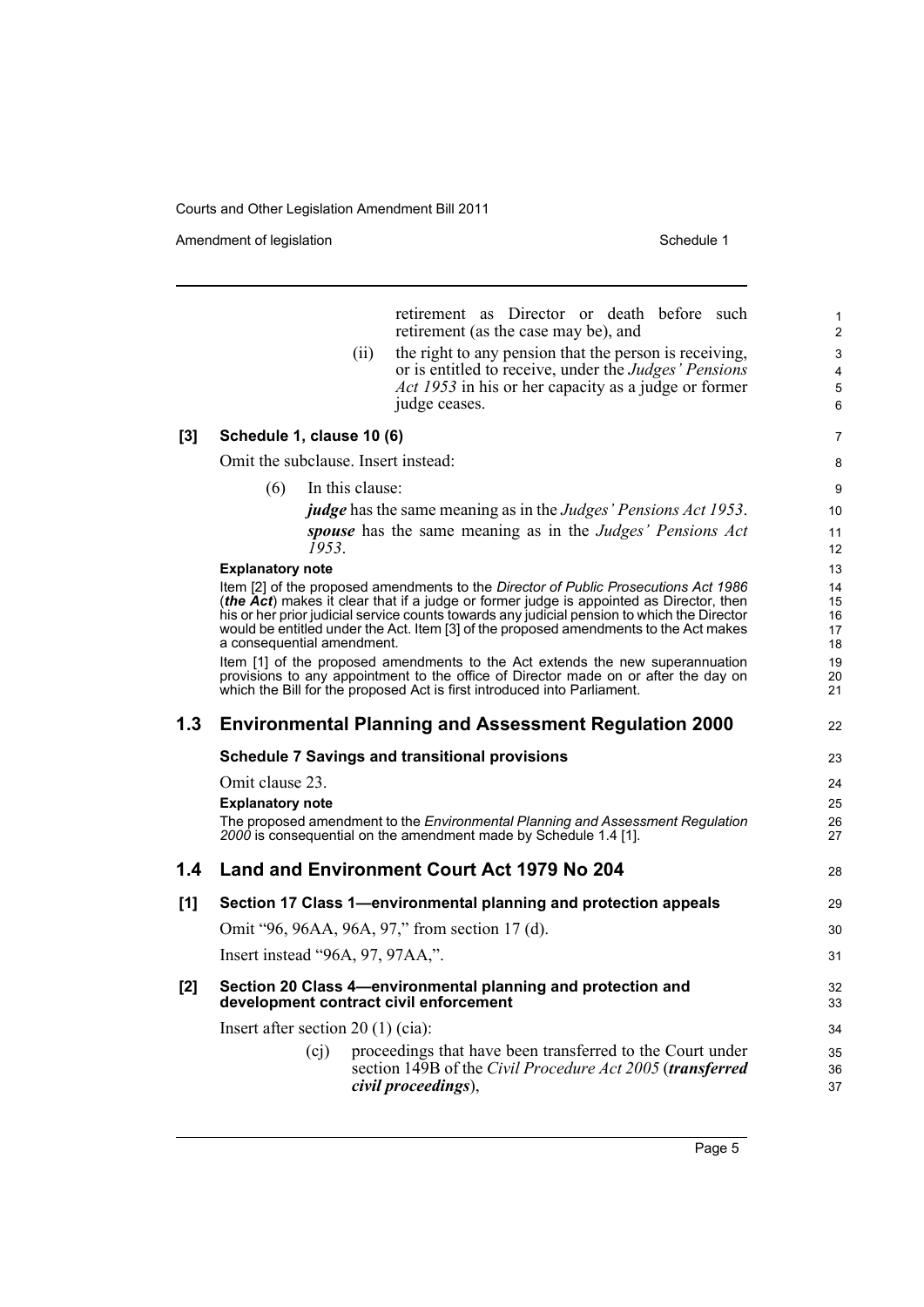Schedule 1 Amendment of legislation

| [3] | Section 20 (3A)      |                                                                                                                                                                                                                                                                                                                                                                                                                                                                                                                                          | $\mathbf{1}$                                                             |
|-----|----------------------|------------------------------------------------------------------------------------------------------------------------------------------------------------------------------------------------------------------------------------------------------------------------------------------------------------------------------------------------------------------------------------------------------------------------------------------------------------------------------------------------------------------------------------------|--------------------------------------------------------------------------|
|     |                      | Insert after section $20(3)$ :                                                                                                                                                                                                                                                                                                                                                                                                                                                                                                           | $\overline{2}$                                                           |
|     | (3A)                 | The Court (constituted by a Judge) may, by order, declare that<br>any proceedings in the Court that it considers to be related or<br>ancillary to transferred civil proceedings are to be dealt with<br>together with the transferred civil proceedings. In the event of<br>such an order being made, the proceedings that are the subject of<br>the declaration may be dealt with under this Act as if they<br>belonged to Class 4 of the Court's jurisdiction even if they belong<br>to a different class of the Court's jurisdiction. | 3<br>$\overline{\mathbf{4}}$<br>5<br>6<br>$\overline{7}$<br>8<br>9<br>10 |
| [4] |                      | Section 34A Proceedings to which on-site hearing procedures apply                                                                                                                                                                                                                                                                                                                                                                                                                                                                        | 11                                                                       |
|     |                      | Omit section $34A(1)(a)$ and (b).                                                                                                                                                                                                                                                                                                                                                                                                                                                                                                        | 12                                                                       |
| [5] | Section 34A (1) (c1) |                                                                                                                                                                                                                                                                                                                                                                                                                                                                                                                                          | 13                                                                       |
|     |                      | Insert after section $34A(1)(c)$ :                                                                                                                                                                                                                                                                                                                                                                                                                                                                                                       | 14                                                                       |
|     |                      | (c1)<br>proceedings in Class 1 of the Court's jurisdiction that are<br>brought under section 97AA of the <i>Environmental</i><br>Planning and Assessment Act 1979,                                                                                                                                                                                                                                                                                                                                                                       | 15<br>16<br>17                                                           |
| [6] | Section 34A (1) (g)  |                                                                                                                                                                                                                                                                                                                                                                                                                                                                                                                                          | 18                                                                       |
|     |                      | Insert after section $34A(1)$ (f):                                                                                                                                                                                                                                                                                                                                                                                                                                                                                                       | 19                                                                       |
|     |                      | proceedings in Class 2 of the Court's jurisdiction that are<br>(g)<br>brought under section 14B of the <i>Trees (Disputes Between</i> )<br>Neighbours) Act 2006.                                                                                                                                                                                                                                                                                                                                                                         | 20<br>21<br>22                                                           |
| [7] |                      | Schedule 3 Savings, transitional and other provisions                                                                                                                                                                                                                                                                                                                                                                                                                                                                                    | 23                                                                       |
|     |                      | Insert at the end of the Schedule (with appropriate clause numbering):                                                                                                                                                                                                                                                                                                                                                                                                                                                                   | 24                                                                       |
|     |                      | Provisions consequent on enactment of Courts and Other<br><b>Legislation Amendment Act 2011</b>                                                                                                                                                                                                                                                                                                                                                                                                                                          | 25<br>26                                                                 |
|     | (1)                  | The amendment of section $17$ (d) by the amending Act does not<br>affect the continued allocation of proceedings brought under<br>repealed section 96 or 96AA of the <i>Environmental Planning and</i><br>Assessment Act 1979 (as in force before the commencement of<br>section 97AA of that Act) to Class 1 of the Court's jurisdiction.                                                                                                                                                                                               | 27<br>28<br>29<br>30<br>31                                               |
|     | (2)                  | Section 34A (as amended by the amending Act) extends to:                                                                                                                                                                                                                                                                                                                                                                                                                                                                                 | 32                                                                       |
|     |                      | appeals under section 97AA of the <i>Environmental</i><br>(a)<br>Planning and Assessment Act 1979 lodged (but not yet<br>heard) before the commencement of section $34A(1)(c1)$ ,<br>and                                                                                                                                                                                                                                                                                                                                                 | 33<br>34<br>35<br>36                                                     |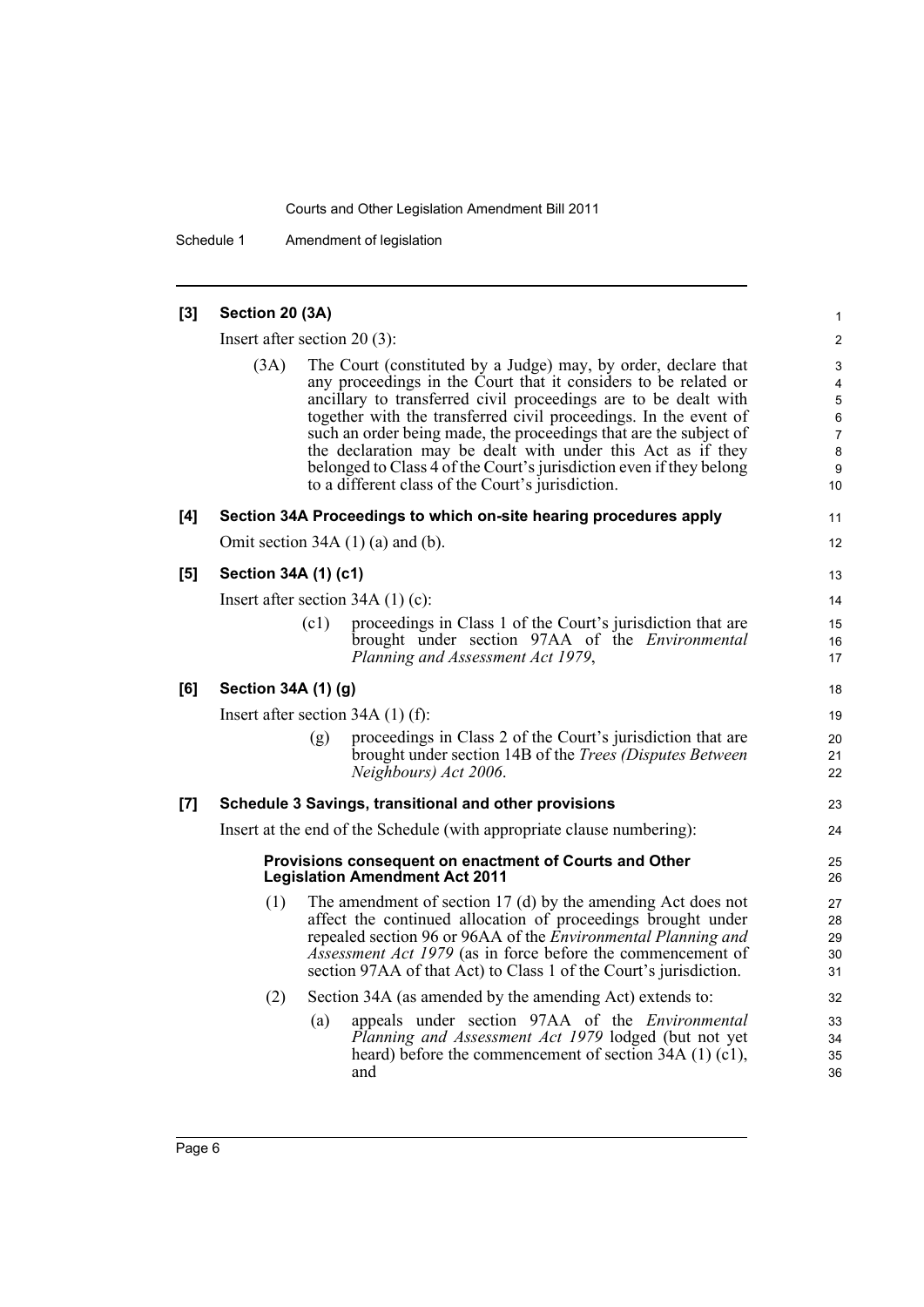Amendment of legislation New York 1999 and the Schedule 1 Amendment of legislation Schedule 1

- (b) applications under section 14B of the *Trees (Disputes Between Neighbours) Act 2006* made (but not yet heard) before the commencement of section  $34(1)(g)$ .
- (3) Section 34A (as in force immediately before the repeal of section 34A (1) (a) and (b) by the amending Act) continues to apply in relation to appeals made under repealed section 96 or 96AA of the *Environmental Planning and Assessment Act 1979* (as in force before the commencement of section 97AA of that Act).
- (4) In this clause:

*amending Act* means the *Courts and Other Legislation Amendment Act 2011*.

#### **Explanatory note**

Item [1] of the proposed amendments to the *Land and Environment Court Act 1979* (*the Act*) expressly provides for appeals against modifications of development consents made under section 97AA of the *Environmental Planning and Assessment Act 1979* to be dealt with as part of the Court's Class 1 jurisdiction. The proposed amendment recognises what is already the position by virtue of the updating of references effected by clause 23 of Schedule 7 to the *Environmental Planning and Assessment Regulation 2000* (which is to be repealed by Schedule 1.3).

Item [2] of the proposed amendments to the Act provides for civil proceedings that have been transferred to the Court from the Supreme Court under section 149B of the *Civil Procedure Act 2005* to be dealt with as part of the Court's Class 4 jurisdiction. Item [3] of the proposed amendments to the Act enables the Court to deal with proceedings in the Court that are related or ancillary to the transferred proceedings as Class 4 matters.

Item [5] of the proposed amendments to the Act enables appeals under section 97AA of the *Environmental Planning and Assessment Act 1979* to be dealt with by means of on-site hearings. Section 97AA of the *Environmental Planning and Assessment Act 1979* enables an applicant for a modification of a development consent to appeal to the Court against the determination of the application by the consent authority. Item [4] of the proposed amendments repeals provisions that are now outdated because of the enactment of section 97AA.

Item [6] of the proposed amendments to the Act enables proceedings on applications made to the Court under section 14B of the *Trees (Disputes Between Neighbours) Act 2006* to be dealt with by means of on-site hearings. Section 14B of the *Trees (Disputes Between Neighbours) Act 2006* enables an owner of land to apply to the Court for an order to remedy, restrain or prevent a severe obstruction of sunlight or views by high hedges.

Item [7] of the proposed amendments allows appeals under section 97AA of the *Environmental Planning and Assessment Act 1979* and applications under section 14B of the *Trees (Disputes Between Neighbours) Act 2006* that have been lodged or made (but not yet heard) to be dealt with by means of on-site hearings. The item also deals with other matters of a savings or transitional nature.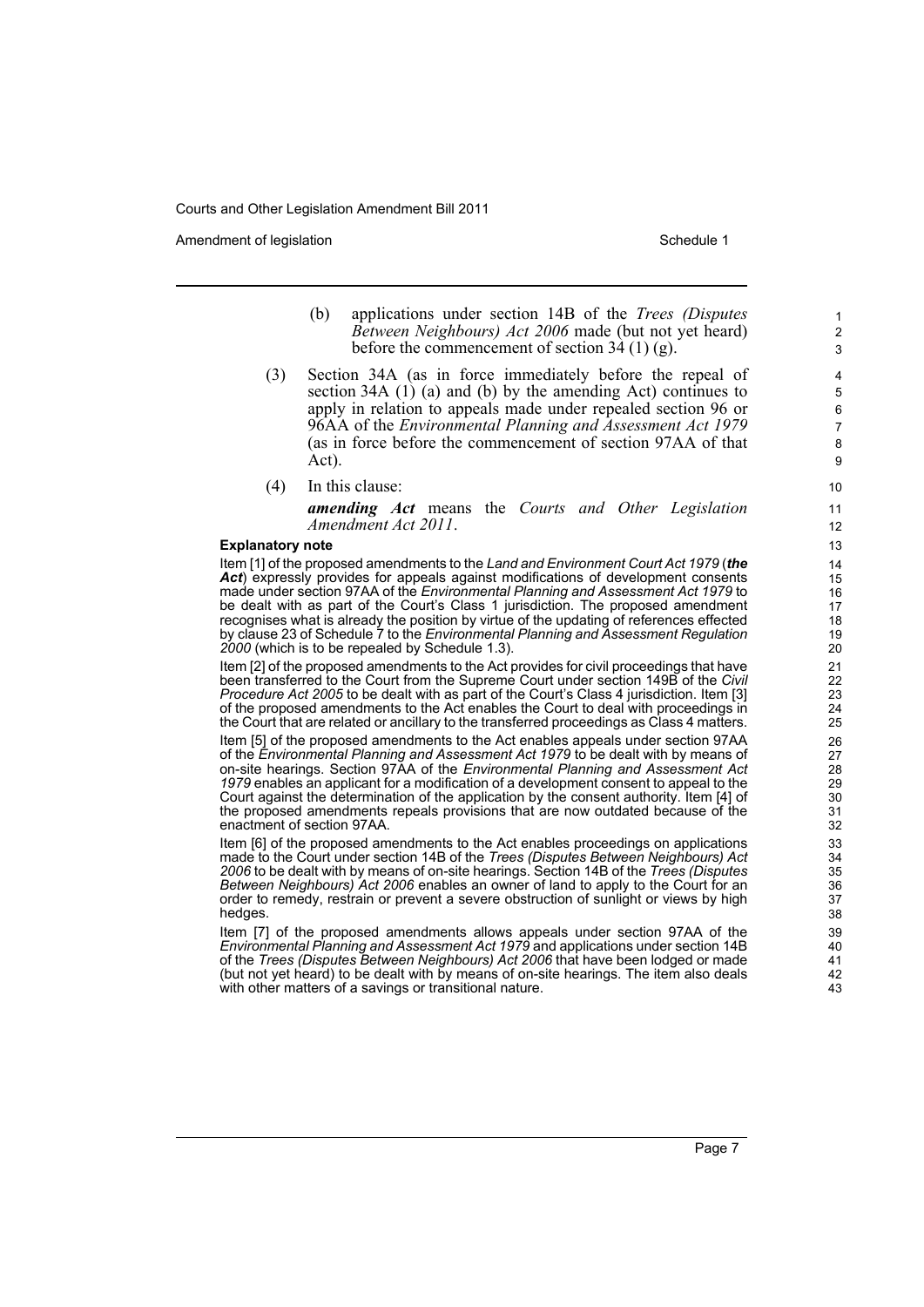Schedule 1 Amendment of legislation

| 1.5 | Law Reform Commission Act 1967 No 39                                                                                                                                                                                                                             | $\mathbf{1}$                                      |  |  |
|-----|------------------------------------------------------------------------------------------------------------------------------------------------------------------------------------------------------------------------------------------------------------------|---------------------------------------------------|--|--|
|     | <b>Section 13 Reports</b>                                                                                                                                                                                                                                        | $\overline{2}$                                    |  |  |
|     | Omit "Minister for tabling in Parliament" from section 13 (5).                                                                                                                                                                                                   | 3                                                 |  |  |
|     | Insert instead "Minister. Any report furnished to the Minister must be tabled<br>in each House of Parliament within 14 sitting days after the Minister receives<br>the report."                                                                                  |                                                   |  |  |
|     | <b>Explanatory note</b><br>The proposed amendment to the Law Reform Commission Act 1967 will require any<br>report provided to the Minister by the Commission to be tabled in each House of<br>Parliament within 14 sitting days of its receipt by the Minister. | $\overline{7}$<br>$\bf 8$<br>9<br>10 <sup>1</sup> |  |  |
| 1.6 | <b>NSW Trustee and Guardian Act 2009 No 49</b>                                                                                                                                                                                                                   | 11                                                |  |  |
| [1] | Section 35 Reciprocal arrangements for intestacy                                                                                                                                                                                                                 | 12                                                |  |  |
|     | Omit the definition of <i>reciprocating State</i> from section 35 (1). Insert instead:<br><i>reciprocating State means:</i>                                                                                                                                      | 13<br>14                                          |  |  |
|     | any other State or a Territory of Australia, or<br>(a)                                                                                                                                                                                                           | 15                                                |  |  |
|     | any country prescribed by the regulations<br>(b)<br>as<br>a<br>reciprocating State for the purposes of this section.                                                                                                                                             | 16<br>17                                          |  |  |
| [2] | Section 81 Reciprocal arrangements for management of estates                                                                                                                                                                                                     | 18                                                |  |  |
|     | Omit the definition of <i>reciprocating State</i> from section 81 (1). Insert instead:                                                                                                                                                                           | 19                                                |  |  |
|     | <i>reciprocating State means:</i>                                                                                                                                                                                                                                | 20                                                |  |  |
|     | any other State or a Territory of Australia, or<br>(a)                                                                                                                                                                                                           | 21                                                |  |  |
|     | any country prescribed by the regulations<br>(b)<br>as<br>a<br>reciprocating State for the purposes of this section.                                                                                                                                             | 22<br>23                                          |  |  |
|     | <b>Explanatory note</b>                                                                                                                                                                                                                                          | 24                                                |  |  |
|     | The amendments to the NSW Trustee and Guardian Act 2009 confirm that other States<br>and the Territories are reciprocating States for the purposes of the making of reciprocal<br>arrangements in relation to an intestacy or the management of an estate.       | 25<br>26<br>27                                    |  |  |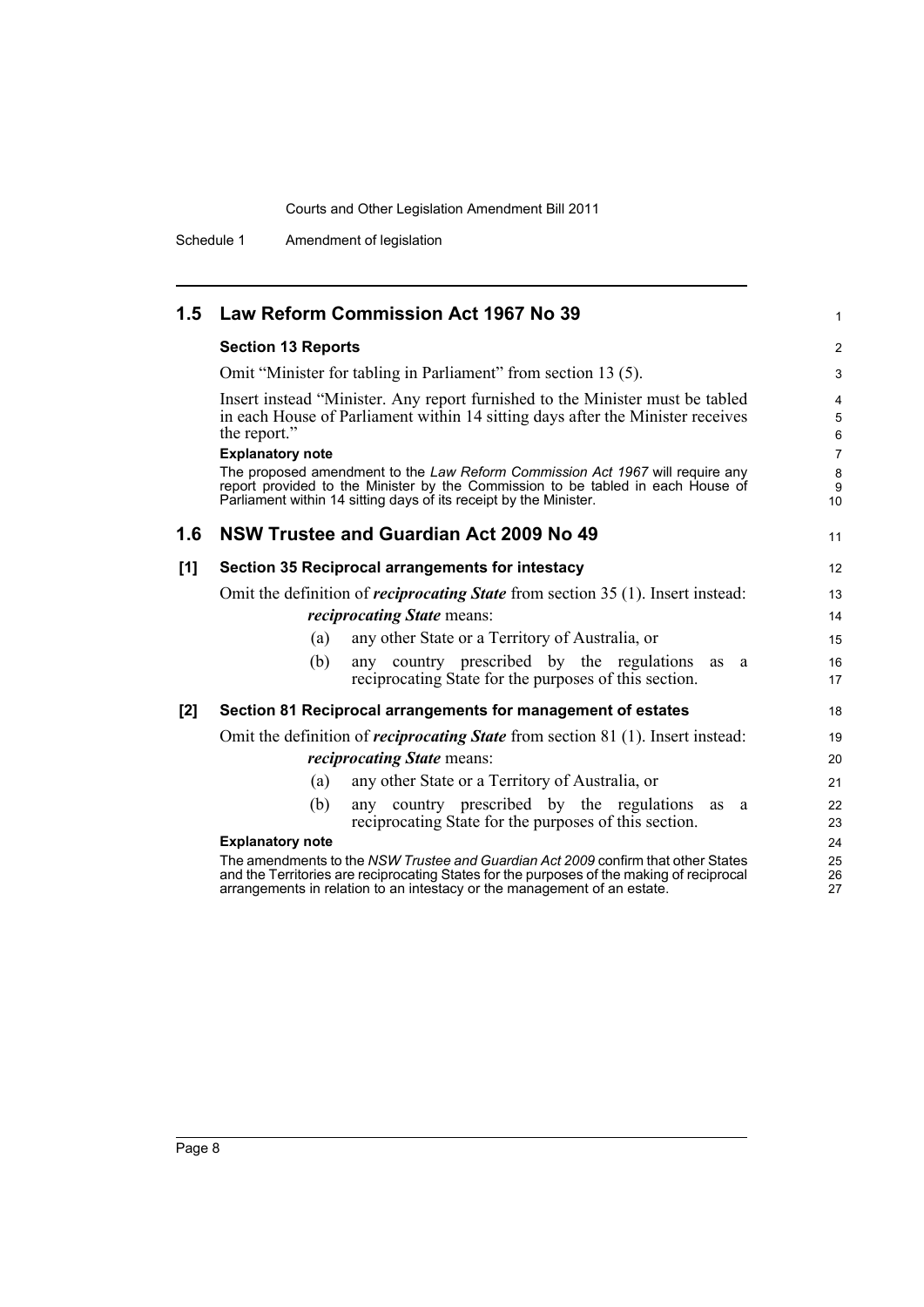Amendment of legislation and the state of the Schedule 1 Schedule 1

| 1.7   | <b>Privacy and Personal Information Protection Act 1998</b><br><b>No 133</b>                                                                                                                                                                                                                                                                                                                                                                                                                                                                                             | $\mathbf{1}$<br>$\overline{2}$         |
|-------|--------------------------------------------------------------------------------------------------------------------------------------------------------------------------------------------------------------------------------------------------------------------------------------------------------------------------------------------------------------------------------------------------------------------------------------------------------------------------------------------------------------------------------------------------------------------------|----------------------------------------|
|       | <b>Section 3 Definitions</b>                                                                                                                                                                                                                                                                                                                                                                                                                                                                                                                                             | 3                                      |
|       | Insert after paragraph $(g)$ of the definition of <i>law enforcement agency</i> in<br>section $3(1)$ :                                                                                                                                                                                                                                                                                                                                                                                                                                                                   | $\overline{4}$<br>$\sqrt{5}$           |
|       | the Office of the Sheriff of New South Wales,<br>(g1)                                                                                                                                                                                                                                                                                                                                                                                                                                                                                                                    | 6                                      |
|       | <b>Explanatory note</b>                                                                                                                                                                                                                                                                                                                                                                                                                                                                                                                                                  | $\overline{7}$                         |
|       | The proposed amendment to the Privacy and Personal Information Protection Act 1998<br>adds the Office of the Sheriff of New South Wales as a law enforcement agency for the<br>purposes of that Act.                                                                                                                                                                                                                                                                                                                                                                     | 8<br>$\boldsymbol{9}$<br>10            |
| 1.8   | Surrogacy Act 2010 No 102                                                                                                                                                                                                                                                                                                                                                                                                                                                                                                                                                | 11                                     |
| [1]   | Section 38 Birth of child must be registered                                                                                                                                                                                                                                                                                                                                                                                                                                                                                                                             | $12 \overline{ }$                      |
|       | Omit "notified or" wherever occurring.                                                                                                                                                                                                                                                                                                                                                                                                                                                                                                                                   | 13                                     |
| $[2]$ | Schedule 1 Savings, transitional and other provisions                                                                                                                                                                                                                                                                                                                                                                                                                                                                                                                    | 14                                     |
|       | Insert at the end of the Schedule (with appropriate Part and clause numbers):                                                                                                                                                                                                                                                                                                                                                                                                                                                                                            | 15                                     |
|       | <b>Part</b><br>Provision consequent on enactment of<br><b>Courts and Other Legislation Amendment</b><br><b>Act 2011</b>                                                                                                                                                                                                                                                                                                                                                                                                                                                  | 16<br>17<br>18                         |
|       | <b>Application of amendments</b>                                                                                                                                                                                                                                                                                                                                                                                                                                                                                                                                         | 19                                     |
|       | The amendments made to section 38 by the Courts and Other<br>Legislation Amendment Act 2011 apply in relation to the making<br>of parentage orders on or after the day on which the amendments<br>commence.<br><b>Explanatory note</b>                                                                                                                                                                                                                                                                                                                                   | 20<br>21<br>22<br>23<br>24             |
|       | Item [1] of the proposed amendments to the Surrogacy Act 2010 (the Act) will make<br>the registration of the birth of a child in an appropriate register of births, deaths and<br>marriages a precondition for the making of a parentage order under the Act. Currently,<br>it is sufficient if the birth has only been notified.<br>Item [2] of the proposed amendments to the Act makes it clear that the amendments<br>made to section 38 of the Act will only apply in relation to the making of parentage<br>orders on or after the commencement of the amendments. | 25<br>26<br>27<br>28<br>29<br>30<br>31 |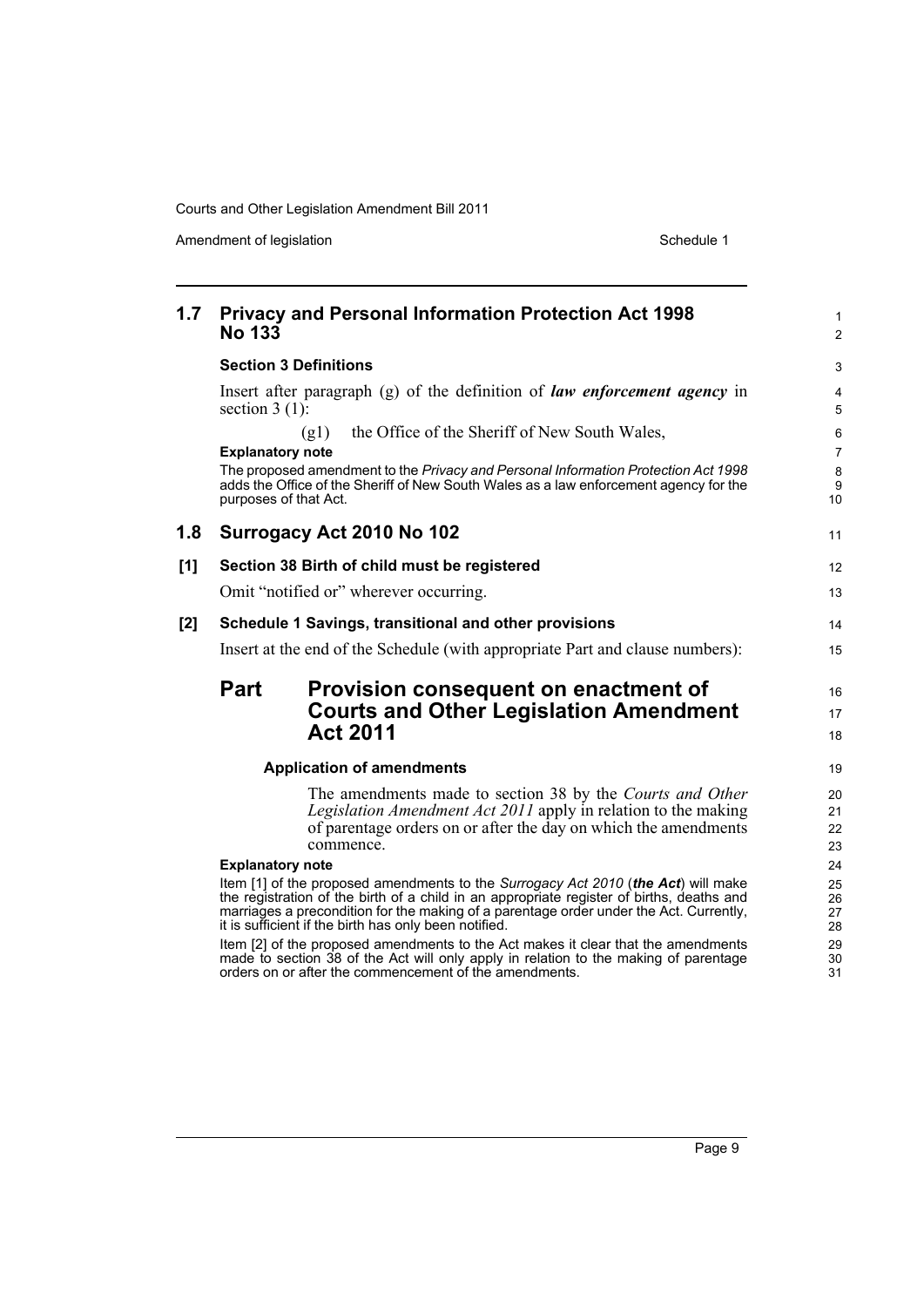Schedule 1 Amendment of legislation

### **1.9 Trustee Companies Act 1964 No 6**

#### **[1] Section 34A Transfer determinations**

Omit section 34A (1) (a). Insert instead:

(a) the Australian Securities and Investments Commission (*ASIC*) makes a determination under section 601WBA of the *Corporations Act 2001* of the Commonwealth that there is to be a transfer of estate assets and liabilities from a specified trustee company (the *transferring company*) to another licensed trustee company (the *receiving company*), and

1

#### **[2] Section 34A (1)**

Insert at the end of section 34A (1):

**Note.** Section 601WBA of the *Corporations Act 2001* of the Commonwealth enables ASIC to make a transfer determination if:

- (a) ASIC has cancelled the licence of the transferring company (in which case the determination is called a *compulsory transfer determination*), or
- (b) the transferring company has applied for such a determination (in which case the determination is called a *voluntary transfer determination*).

### **Explanatory note**

Section 601WBA of the *Corporations Act 2001* of the Commonwealth (as recently amended by the *Corporations and Other Legislation Amendment (Trustee Companies and Other Measures) Act 2011* of the Commonwealth) enables the Australian Securities and Investments Commission (*ASIC*) to make a determination that there is to be a transfer of estate assets and liabilities from a trustee company (the *transferring company*) to another licensed trustee company (the *receiving company*). To make this determination, ASIC must be satisfied (amongst other things) that legislation to facilitate the transfer that satisfies the requirements of section 601WBC of the *Corporations Act 2001* has been enacted in the State or Territory in which the transferring company and receiving company are situated.

Prior to the recent amendments made to section 601WBA of the *Corporations Act 2001*, ASIC could only make a transfer determination if ASIC had cancelled the transferring company's registration. These kinds of determinations are called *compulsory transfer determinations*. Following the amendments, ASIC may also make a transfer determination on the application of the transferring company. These new kinds of determinations are called *voluntary transfer determinations*.

Section 34A of the *Trustee Companies Act 1964* (*the Act*) was originally enacted to satisfy the requirements of section 601WBC of the *Corporations Act 2001* for New South Wales legislation in relation to compulsory transfer determinations.